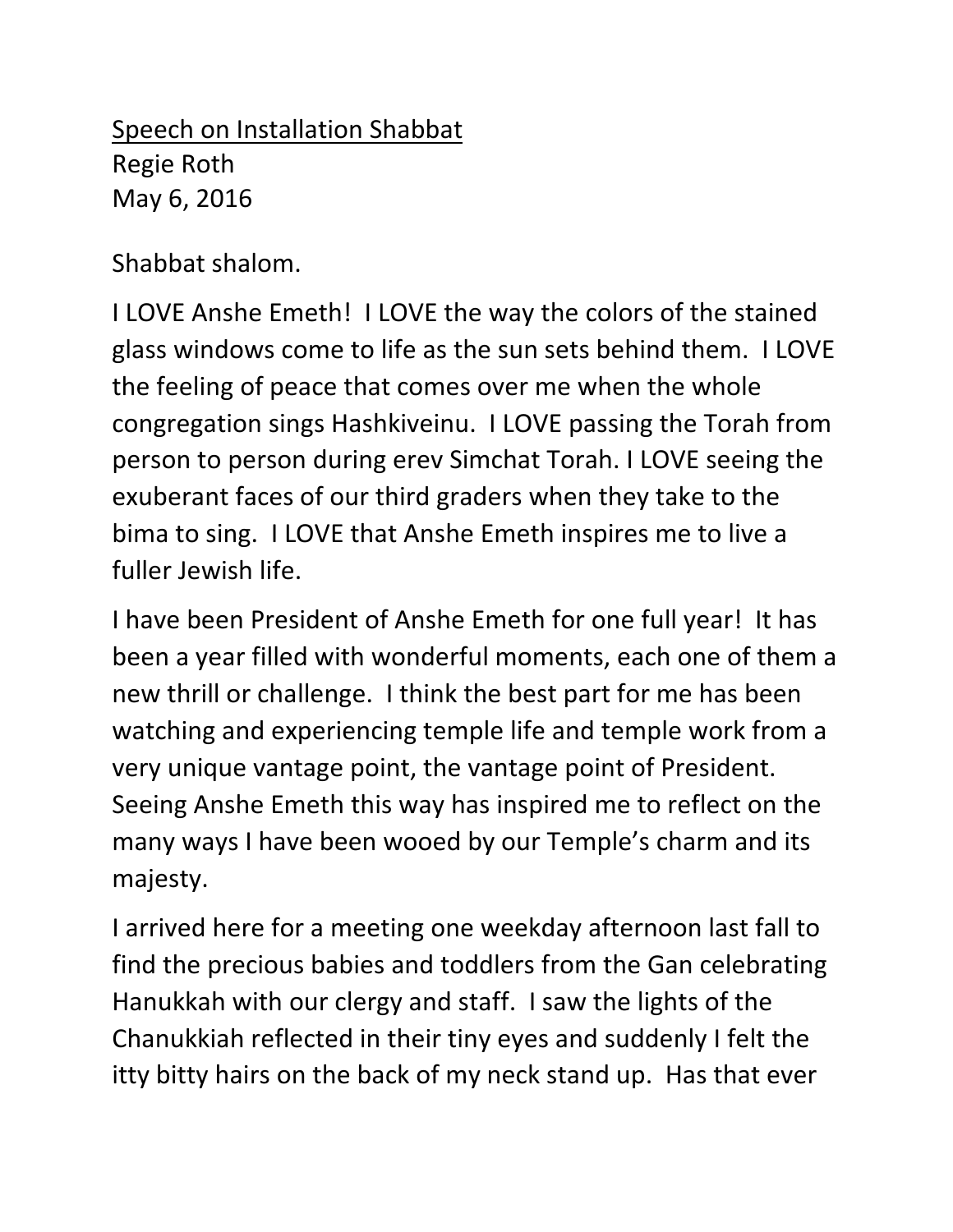happened to you here? Those special moments are becoming more and more frequent for me now. Each time those tiny hairs stand up, I know that I am witnessing something very special here at Anshe Emeth.

I LOVE sitting on the bima each week. Let me assure you it is the best seat in the house! Maybe we should raffle it off at the next auction? I sit next to Rabbi Miller. He sometimes whispers little nuggets in my ear that make me smile like, "watch the balcony stained glass windows as they change from blue to purple during tonight's service". Through him, I can feel the sanctity of our worship and his unwavering LOVE for Anshe Emeth. From my seat on the bima, I watch our as members and special guests enter the sanctuary, greet one another, settle in for services, and ready themselves to welcome Shabbat. I watch the glow on the faces of moms and dads as they watch their children read from the Torah for the very first time. I sit with the graduating class while one-by-one each one stands to deliver a short speech reflecting on what Anshe Emeth means to them. I watch them breathe a sigh of relief when they come back to their seats and I hear their classmates lean in to whisper "Yasher Koach".

One of the things I LOVE most about being President is working together with our Officers and Trustees. The Trustees are likeminded individuals who collectively devote their time, energy, skills, and talents for our Temple's well-being and growth. They always have the Temple's best interests at heart. They take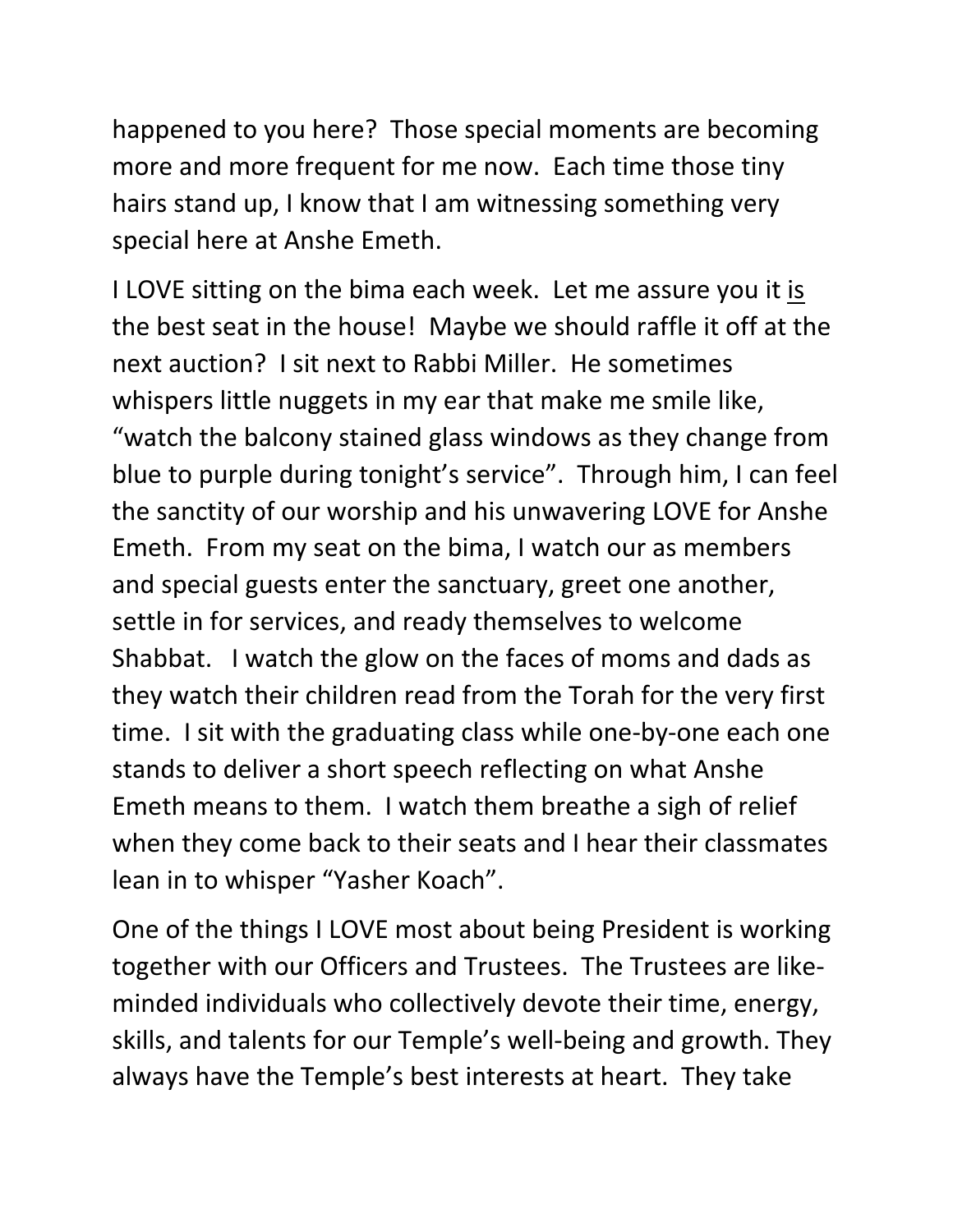their fiscal responsibility very seriously, watching the budget closely all year long ensuring that we save where we can and fundraise when we need to, all the while being respectful of our members and our Temple community. Trustees attend to and fulfill every nook and cranny of need here at the Temple. They plan and attend events and meetings, classes and lectures, dinners and open houses. They reach into our own pockets to share their treasure with the Temple. They function on our behalf every day with fairness, dignity, and grace. I don't think they receive enough thanks and appreciation for the time and effort they expend seeing that OUR Temple is run efficiently, yet soulfully. If you are Trustee, please rise so that we may acknowledge and thank you for every effort you make on our behalf. Thank you all.

I LOVE Anshe Emeth because an impressive spirit of volunteerism and cooperative teamwork is at the root of everything we do here. These past 12 months, I have quietly taken notice of our volunteers at work. They are raising their hands and saying "I can do that"…."I'll make that call". They are planning, talking, creating, building, and leading in every room of our building…every day. They are helping out during Religious School with seders and special services. They are at committee meetings brainstorming and making important decisions. They are setting the tables for Shabbat dinners. They are folding gently worn clothing donated for the Rummage Sale. They are greeting homeless men as they enter our building on cold winter nights. They are cooking day and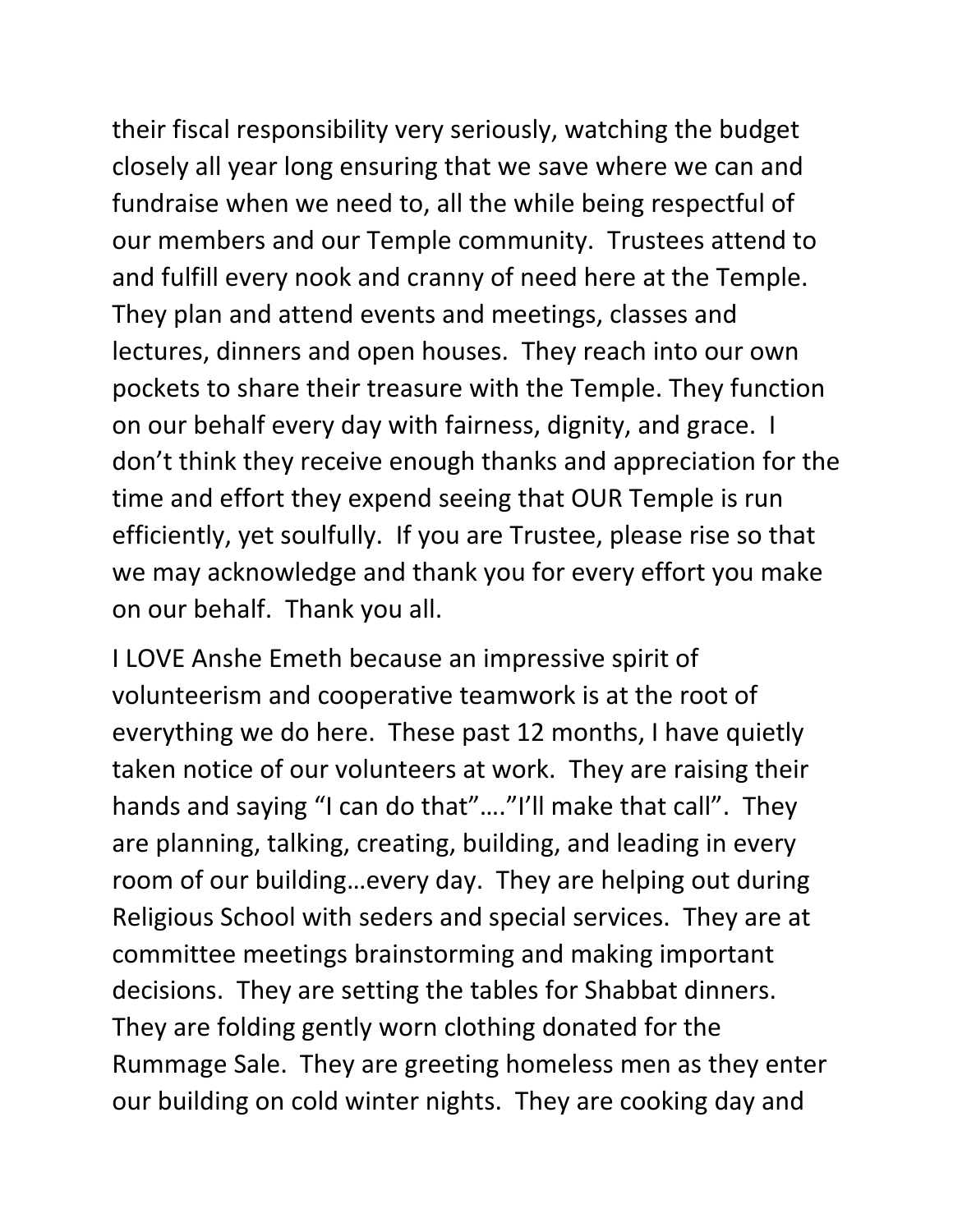night before the Congregational Breakfast. Time is one of our most precious commodities, yet our volunteers are choosing to share their precious time with Anshe Emeth each and every day! Anshe Emeth is a dynamic place where energized people want to make things happen. If you are one of these energized people and volunteered here during this past year in any capacity whatsoever, please stand so that we can acknowledge you and thank you!

One thing I learned this year is that life is about relationships and Anshe Emeth does relationships very well. I LOVE that about us. Not only does Anshe Emeth give us the opportunity to lead fuller Jewish lives, it also gives us the chance to build relationships with each other that become the threads of the fabric of our lives. We build relationships with each other when we learn together on a trip to Cuba or Alabama or Israel. We build relationships with our Rabbis and Cantor through study or when they challenge us to look at a difficult situation in a new way. We build relationships with our teens when we work with them on issues of social justice. Our teens build relationships with the religious school children when they work with them inside the classroom. Congregants build relationships with staff when they volunteer in the Temple office. In our collective works of tikkun olam, we build relationships with the community-at-large, with Israel and with the world.

I LOVE the little stories that bring to life the relationships we share. Like when Rabbi Miller is telling a story and he makes a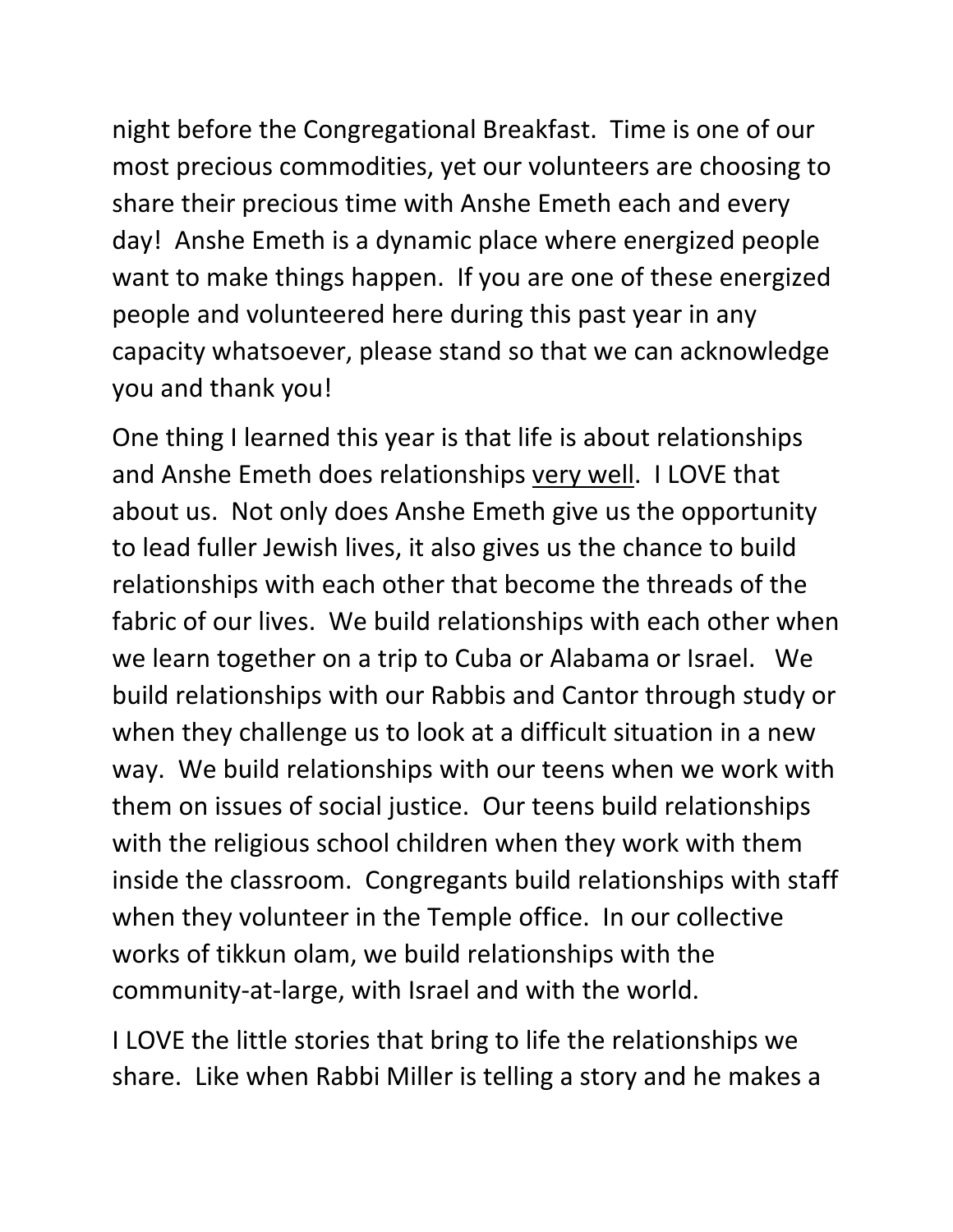point of picking someone out of the congregation to whom the story relates. Like when little Julian Kaimann is thanked during a Trustees meeting, publicly, for collecting hangers during the rummage sale. Like when a shy  $6<sup>th</sup>$  grader, who didn't want to go on the 6<sup>th</sup> grade retreat because she'd never left home, returns home feeling proud that she had a wonderful time learning, getting to know the clergy, and making new friends. Like when 35 of us return from the Civil Rights trip realizing that getting to know each other better was equal to the magic we felt crossing the Edmund Pettis Bridge. The stories that are Anshe Emeth grow out of the relationships we share. There's that 'something' we all know and feel but cannot seem to express that makes Anshe Emeth different than other Temples. Maybe it's the relationships we have with each other or maybe it's the funny, poignant and organic stories that are born from these relationships.

I LOVE that Anshe Emeth is an ever-evolving place that never stands for the status quo. We are constantly growing, innovating, and changing. We are blessed that our Rabbis and Cantor are innovators and visionaries and we thank them for their strong commitment to Anshe Emeth and to us.

For over 40 years, Rabbi Miller has been our spiritual leader and all-around CEO. Our worship, our programming, our work ethic and philosophy, our LOVE and respect for Israel, the holistic education of our youngsters --- these and more have all been championed by him. Rabbi Miller will say that he stands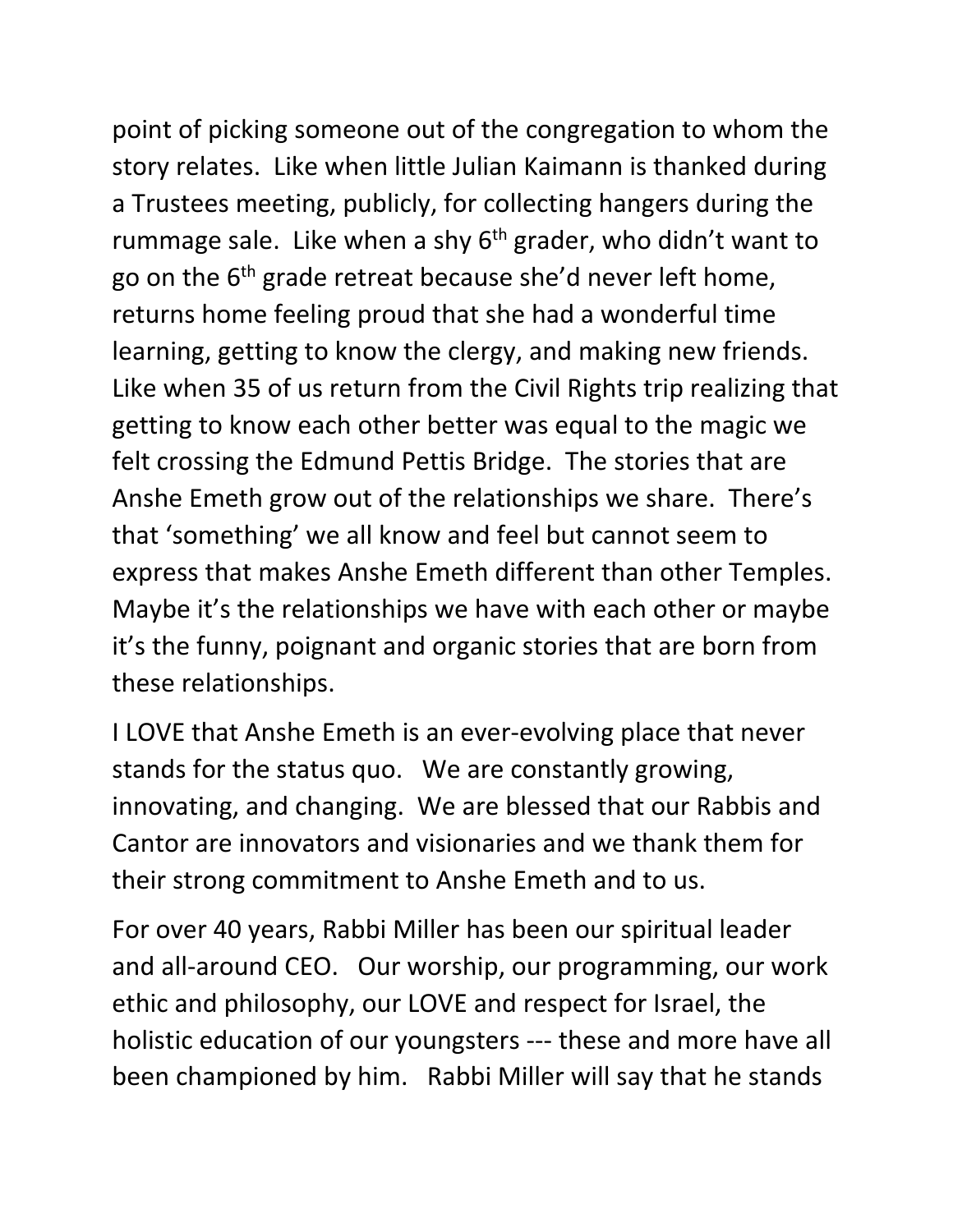on the shoulders of the long line of Rabbis who came before him. That may be so, but I think we all know that it's HIS vision, HIS leadership, HIS tender guidance, and HIS love for Anshe Emeth and its members that make us the vibrant and forwardthinking synagogue that we are today!

Cantor Ott lives and breathes music. She has brought her LOVE of music home to us for almost 2 decades. She graces our Shabbat and high holidays with beautiful vocals and new melodies, leads our three choirs, and inspires our youngsters to play instruments, sing, compete, and LOVE music. Cantor Ott has taught us how to express ourselves in song and how to appreciate the many ways that music can enrich our lives and deepen our relationship with the Divine.

Rabbi Bazeley is finishing his fourth year as our Rabbi and Director of our Religious School. He has completely redesigned our school's philosophy and curriculum. He has also proudly cultivated a 92% retention rate of students returning to the Religious School. Our kids are learning and growing and most remarkably they **really want to be here**…unheard of! Rabbi Bazeley wears both the educator hat along with the Rabbinical kippah beautifully and with pride but those roles aren't solely how we see him. At Anshe Emeth, he is seen as warm and fair, sensitive and caring, funny and magical.

I am at the Temple almost every day of the week. When I am here during the weekdays, I LOVE going to the Temple office. It's always busy and always well-run. Phones are ringing, a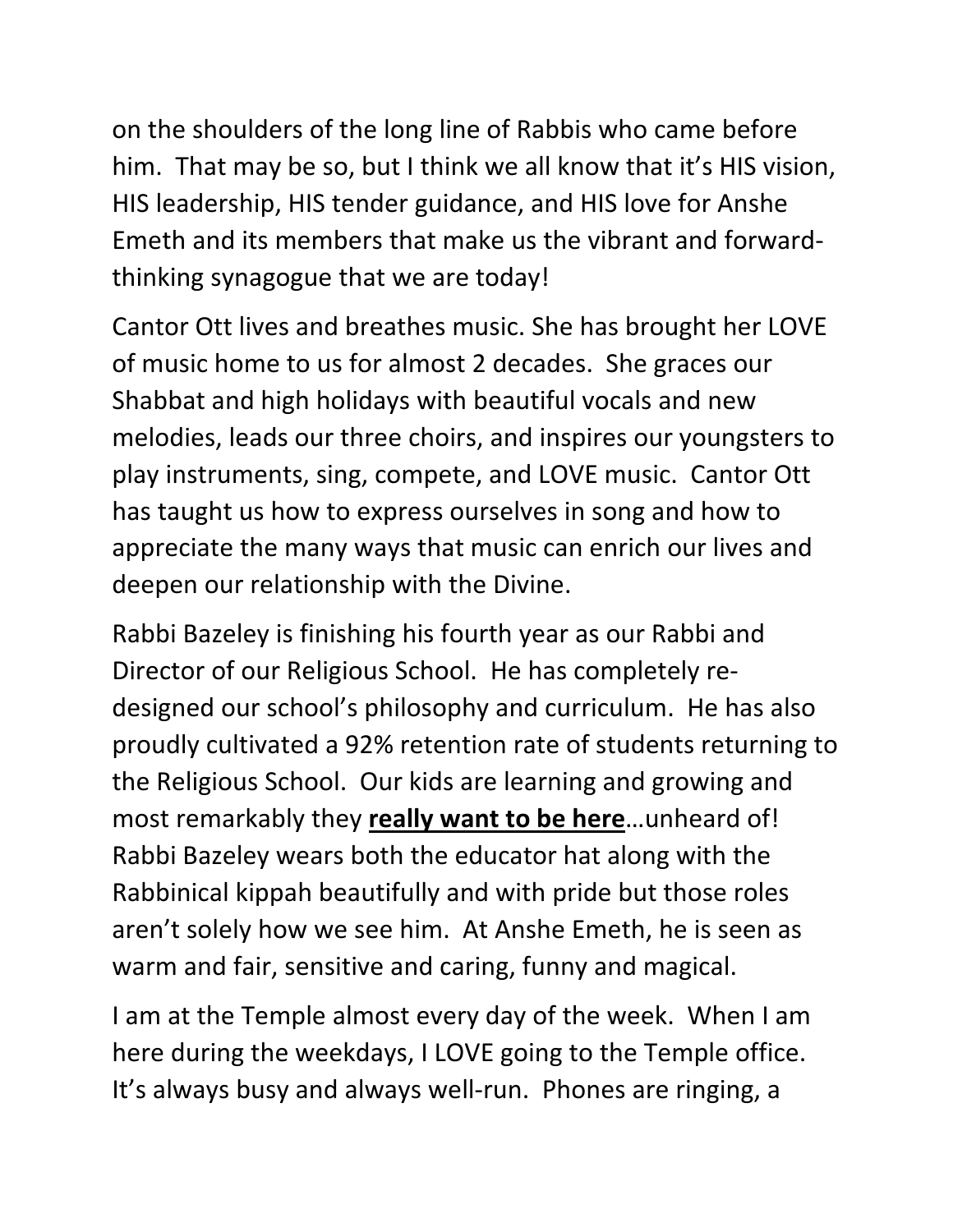handyman needs direction, someone is waiting to see Rabbi Miller, challah is being delivered, Bar and Bat Mitzvah parents are dropping off kippahs for the big day, Osmin, Zoraida and Jim are prepping for an event that night, and volunteers are stuffing envelopes. All the while, there is a palpable sense of teamwork and comradery in the office. The staff members are helping each other do their jobs better. Our professional, administrative and custodial staff is small yet mighty and what they do, they do for us! None of this would be possible without the oversight of our Executive Director Heather Kibel. I don't know how she keeps so many balls in the air at once, but she does AND she does it so well! Her attention to each detail that makes Anshe Emeth move and shake is a tribute to her patience and her skilled expertise. We are very grateful that she loves Anshe Emeth as her own.

So, what are the things you love most about Anshe Emeth? Is it the opportunity to study and learn from sacred texts…or is it Cabaret Night? Is it the myriad of arts and cultural events we host throughout the year…or is it the Women's Retreat? I LOVE that our lay leaders and volunteers show their love for Anshe Emeth by choosing to spend countless hours here each week. I LOVE the relationships our members, clergy and staff share with one another. I LOVE the stories that are born here every day, every week, every month, and from year to year. I LOVE that Anshe Emeth inspires each of us to live a fuller, Jewish life. And I LOVE the way the balcony stained glass windows change